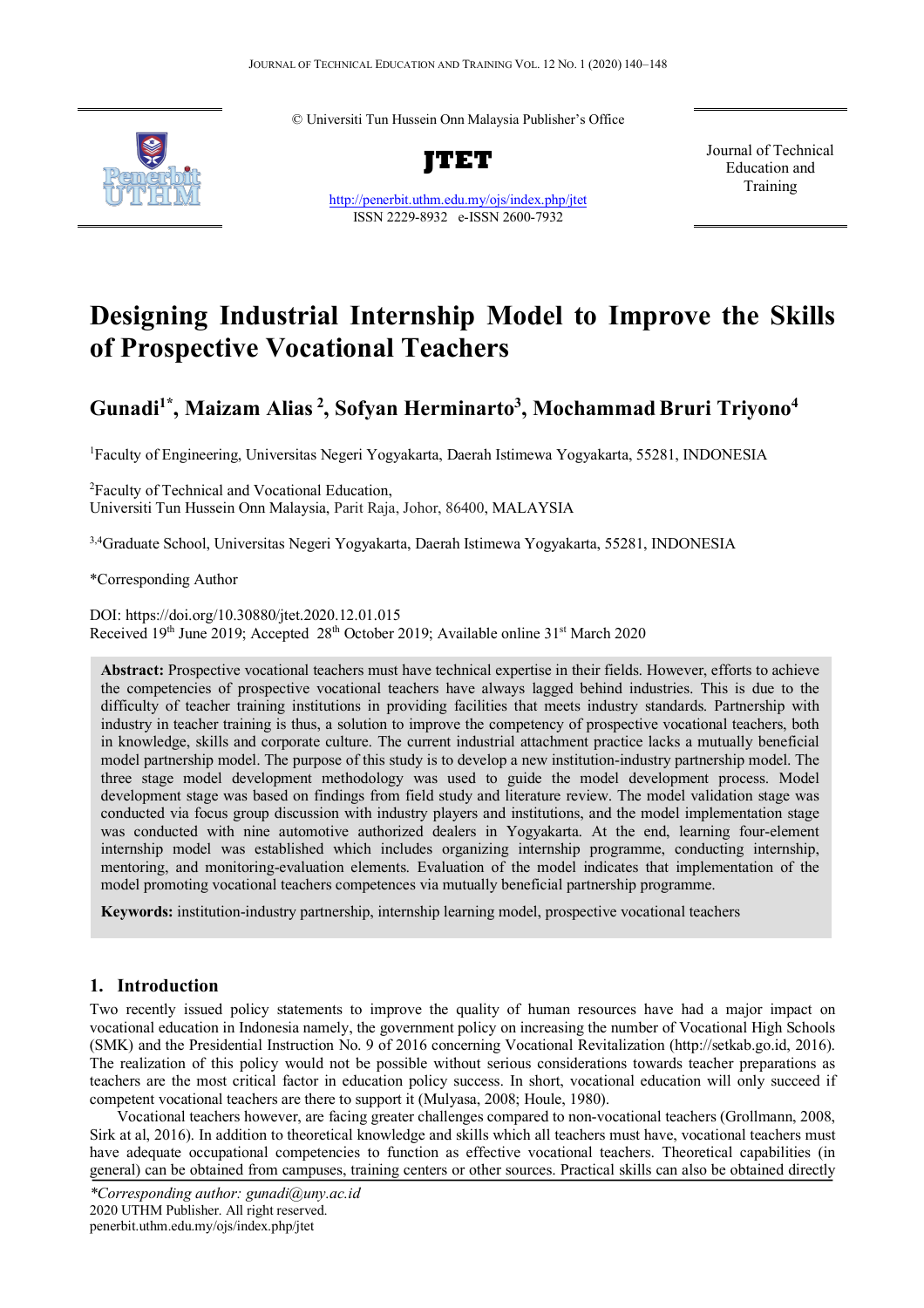on campuses that are equipped with appropriate facilities and/or from works (industries). Vocational teachers must also have the latest industry insights, thus they can teach and train vocational students according to real work in industries (Mohamad at al., 2009). The working facilities in institutions are, unfortunately; rarely meet the standards/requirement of industries. Therefore, work experience in industries is a must for prospective vocational teachers to develop their occupational or vocational competence (Marasigan, 2018).

In Indonesia, the Teacher Training Institution (LPTK) has been mandated to produce prospective teachers. LPTK has been successful in ensuring the quality of its graduates for general education. However, LPTK has limitations in providing practical facilities that are equivalent to industry needs (including automotive engineering) as industries are developing very fast for institutions to catch up with. This situation demands that LPTK be creative in designing their programme to ensure that their graduates have the necessary occupational/vocational competencies and the existence of LPTK remains relevant. The changing times also naturally require that LPTK invest in innovative practices in preparing prospective vocational teachers (teacher preparation programme) for the more challenging roles in the emerging Industry Revolution 4.0 (IR 4.0). To create competent teacher candidates, it is necessary to improve the quality of LPTK, including pre-service training, internships in schools, internships in industries and other activities. The teacher must also be equipped with scientific skills adapted to the development of IR 4.0 industries (Wagiran, 2019).

Professional skills of prospective teachers can be realized if they do have experience in the real work environment. Prospective teachers must be equipped with discipline and experience in the real business world (Achdiani, 2012). LPTK must thus, carry out efforts of renewing, creating breakthrough, quality standardizing, networking, collaborating and coordinating with other institutions/agencies to improve the quality of prospective teachers. Thus the prospective vocational teachers must be exposed to work practices in industries directly, not just simulations or demonstrations on campus. Partnership with industries is a necessity to deal with facilities that are not in accordance with the development of the industry.

#### **2. Essential competence for vocational teachers**

In addition to technological competence, vocational teachers also need to have insights into the work culture in the industry, for example, discipline, work ethic, cooperation, communication, clean culture, work safety, and others (Goh & Zukas, 2016). The pedagogical responsibility for what happens to students at work remains with vocational teachers (Isopahkala & Bouret, 2010). Training and appreciation of the corporate culture in the industry are expected to be integrated with classroom learning. Good work culture in schools will become a habit for students so that they have sufficient provision when entering the workforce. Cooperation with industries in the form of apprenticeship/training is expected to reduce the cost of learning, especially practices in higher education, but cooperation with mutual benefits to both parties only should be considered.

The traditional practice of vocational education programme is designed using competency-based approach (Sofyan, 2015). This learning emphasizes the development of competencies among students, which includes aspects of occupational-related attitudes, knowledge, skills, and values. This competency can be achieved when it pays attention to the rules of practical learning, and it involves practical workshops. Grosch (2017) examines the developing of competency standards for vocational teachers in ASEAN, providing recommendations that vocational teacher education should focus on competency-based education, graduates, a balance between vocational, professional competencies and teaching and pedagogical competencies, relationships with industries (cooperative/dual system), high-quality preservice education that will lead to the international level, especially in the ASEAN. Therefore, cooperation in improving skills at industries and teaching experience in Vocational High Schools is compulsory.

Developing appropriate occupational competence among teachers is crucial as states that "teacher comprehension and belief dictate what they teach to the students (Billet, 2011). When teachers do not participate in the industries working environment, they would not be competent in delivering materials suitable for the development of the business sectors and industrial sectors. So, for prospective vocational teachers, an internship in the industry has many benefits, including sharpening skills, experiencing the real activities and the real work culture in the industry, so they have confidence when teaching students.

# **2.1 Needs for Institution-Industry Partnerships in Enhancing the Competence of Vocational Teachers**

Partnership activities with industries have become an urgent need for prospective teachers. The form of a partnership that meets the demands of professionals is the "internship learning model." According to Horne (2013: 81), internships are "activities in which students engage in learning through practical worksite experience. Internships are usually conducted by students who are at an academic preparatory programme". In agreement to the supportive role internship promoting occupational competency among teachers, Sweitzer and King (2014: 6), further state that internship offers an opportunity to develop qualities such as flexibility, sensitivity, and openness to diversity that are critical to your success as a professional, a family member, and a citizen.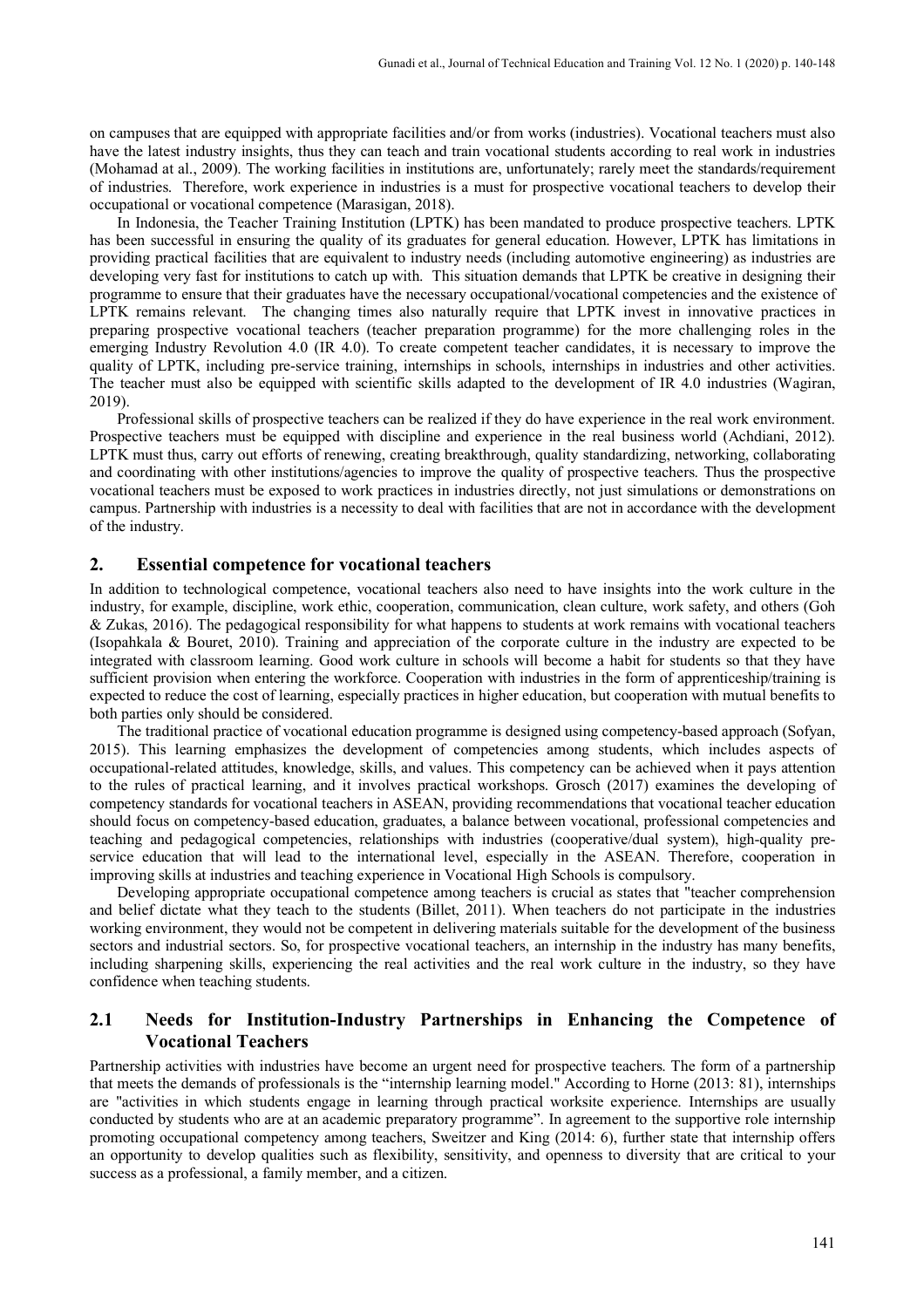A partnership with industries is needed to improve the competence of technical subject matter, soft skills, and corporate culture (work culture). By having good industry insight and updates, the prospective vocational teachers can teach relevant science and increase high self-confidence to become a teacher (Stephens, 2011).

#### **2.2 Internship Learning Model: Definition, Functions and Characteristics**

The internship learning model is a structured work experience programme, which contains practical applications of academic theories combined with real work experience. The implementation of this programme requires the involvements of several institutions, the existence of cooperation agreements, sharing facilities, and discussions in realizing mutual benefits. Sweitzer & King (2014) stated that to make internship activities successful, it is necessary to understand the components related to the internship programme, namely essential attitude and values, reflection skills, communication skills, personal resources, essential knowledge, and empowerment. Essential attitude and value, in an internship activity, include values of openness, flexibility, mutual understanding and openness for diversity. The existence of discrepancies must be understood and remain focused on the initial goal. Reflection skills is a comprehensive educational process that is felt by students from the surrounding environment. Students must have the ability to reflect on all phenomena and learning needs. Communication skills are followed up by providing appropriate feedback in the form of suggestions, analysis, problem-solving, guarantees and so on. Personal resources is a way for students to develop themselves well because it provides direct work experience, aspirations, knowledge, expectations, self-esteem and networking. The essential knowledge, this component will provide insight into things, including learning to understand other people to achieve organizational goals. Empowerment, the internship is expected to provide self-reinforcement, improvement of abilities, skills, attitudes, ethics and others (Sutijono, 2016). During the internship there will be active discussions, giving each other input and strengthening work, reducing frustration, and avoiding confrontation.

An internship programme aims to train or develop the practical skills of students under supervision, so this programme is useful for exploring various skills associated with work. Horne (2013: 81) conveyed several benefits of internship namely; observe the work and develop needed work skills, earn credit outside the classroom, experience work in chosen career fields, explore career options, learn work terminology, work climate, and business/ industry protocol, and skills in a chosen career field. Based on the above explanation, it appears that the internship will enable students to acquire expertise according to their needs and develop according to their careers. This programme is expected to be able to provide insight for prospective teachers to study the work climate (corporate culture), the applied rules, get a complete picture of the work field to be transferred later when they provide learning to vocational students.

A well-organized "internship" learning model will function to help interns in several ways; facilitate an understanding of the target profession and prospects of working conditions, provide valuable exposure on the job, developing professional skills and attitudes, and establishing contacts with people working in the same profession (Saleha, 2012). "Internship" activities will lead students to be aware of their work environment, obtain values during the programme, develop skills and attitudes and can understand the conditions of their colleagues. These skills also need to be owned by prospective teachers candidates regarding the climate of the workplace environment for vocational school graduates. According to Horne (2013), the stages that must be addressed in an "internship" learning programme are identification of the environment/workplace, placement of students, preparation of schedules, confirmation of planning, preparation of students, and preparation of workplace supervisors.

The partnership between LPTK and industries in preparing prospective teachers must have a common goal and bring benefits from both parties. Frank and Smith (2000: 5) stated that "a partnership is defined as a relationship where two or more parties, have compatible goals, form an agreement to do something together. Partnerships are about people working together in a mutually beneficial relationship, frequently doing things that won't be able to be achieved alone". Robertson, et al. (2012: 211) states that existing evidence from the world between the private provision of education and indicators of education quality is positive, which suggests that the private sector can deliver a high-quality education at a low cost. Therefore, the partnership between the educational field and industries must be believed to be able to get a positive impact on mutual benefits, so that it can improve the quality of education, but at the same time, the cost of education can be reduced.

The partnership is just one way to achieve the goals of an institution/organization. According to Frank & Smith (2000: 11), several factors are considered and need to be done regarding partnerships, among others: "... having common interest or concerns, understanding your partnership environment, understanding what a partnership involves, and being open to doing things differently". It can be concluded that partnerships emphasize several things including having shared concerns or desires, understanding the conditions of the partners' environment, understanding involvement in partnerships, and being open to different activities. Successful partnerships must refer to specific rules and not cause complexity. Partnerships are unique and are arranged with specific steps. According to Frank & Smith (2000), the partnership process includes initial development (planning), making it happen (implementation), and accountability and future direction (evaluation).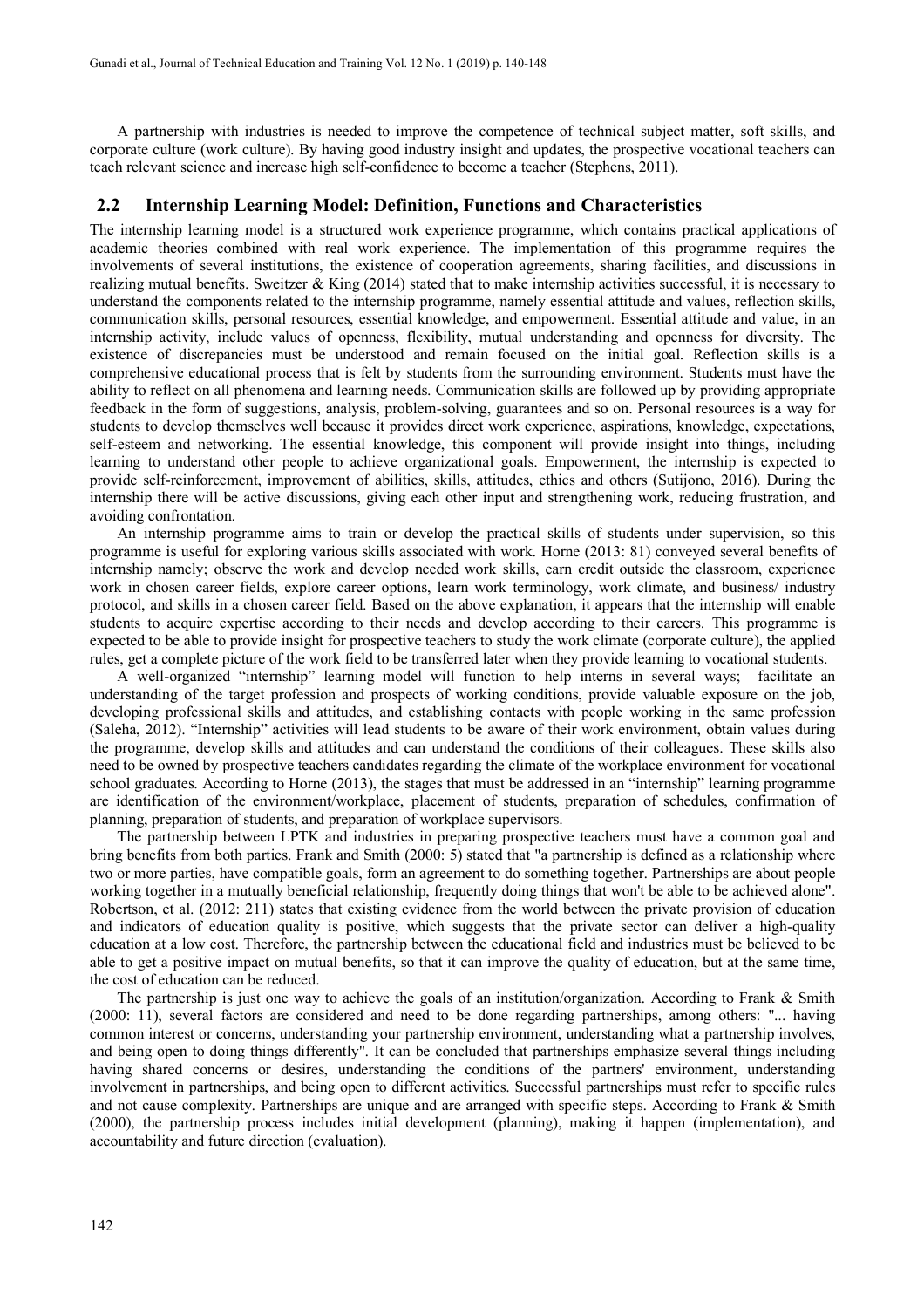# **2.3 Current Institution-Industry Partnership Programme**

The LPTK partnership with industries is currently carried out in the form of an Industrial Practice (PI) programme. Industrial Practice that held at the Department of Automotive Engineering, Faculty of Engineering UNY is still considered to have several weaknesses, including; there is no strong partnership because students are looking for the location of the internship themselves it was carried out too early (in the fourth semester when the students have not obtained the main courses in the automotive), and the implementation time is too short. In this study, improvements were made to the existing models.

The aim of his study is to design, develop and evaluate an internship learning model for prospective vocational teachers in the automotive industry. The specific objectives were: to determine the characteristics of the partnership model that is most appropriate for the preparation of prospective vocational teachers, to validate a proposed internship model characteristics through feedback from industry and institutions, and to evaluate the internship learning model for prospective vocational teachers through implementation in the automotive industry.

#### **3. Model Development Methodology**

This study adopted the design and development research methodology that is proposed by Richey and Klein (2007). The stages of this study consisted of developing the model, validating the model, and implementing the model. The model development phase was carried out through field studies, literature studies, and review of research findings. The model validation phase was carried out through eight experts' judgment (four vocational education lecturers and four industry practitioners). Data were gathered by depth-interview through focus group discussion (FGD), involving 12 participants of practitioners (industries), academicians (teacher training institutions), and vocational teachers.

The model implementation stage was realized through the implementation of the model at nine automotive industries in Yogyakarta, involving 44 prospective vocational teachers who were on the internship programme. For this stage, data were collected using two instruments namely, an assessment sheet for industry feedback and closed items questionnaire for prospective vocational teachers who have undergone an internship programme at the respective locations. The assessment sheet was given to the heads of the workshops while the questionnaire distributed to prospective teachers. Data analysis techniques include analysis of qualitative and quantitative data adjusted to the type of data at each stage.

# **4. Establishing the Internship Learning Model**

#### **4.1 Development Stage of Industrial Internship for Prospective Vocational Teacher**

The development of the model was based on findings from field studies in addition to literature studies, and review of research findings. Field studies were conducted through observations and interviews with nine heads of the automotive workshop in Yogyakarta. The summary of the data obtained related to the students' practice are as follows: the ongoing industrial attachment practices has not been conducted seriously, the industry has not benefited from the implemented cooperation yet, the industry only gets free labor although it is also not maximal, the apprenticeship period is not adequate, the assessment has not reflected actual competence, and the university curriculum should be adjusted to meet the conditions in industries.

Based on the findings of this initial study, the nature of the industrial attachment is an apprenticeship. It means that students only work on assignments according to demand from industries. Prospective teachers cannot determine the materials for meeting their needs. Furthermore, apprenticeships are currently held at the end of the fourth semester, where students have not taken all of the necessary engineering courses, including vehicle diagnosis and automotive workshop management which are very important in automotive competency. The duration of the prospective teacher's student internship is only 1.5 - 2 months. In summary, cooperation already exists between LPTK and industries, but the substance does not reflect the ideal and mutually beneficial working principle of cooperation.

Partnerships should generate benefits for both parties, both for teacher training institutions and business sectors and industrial sectors. If the apprenticeship process is not ideal, then the goal of increasing the competency of prospective teachers, especially skills, is difficult to be achieved. Based on the results of the preliminary research and reviewing some literature, a plan for the internship model was developed in industries. Some of the considerations taken are; modifying the ongoing programme, increasing the duration of the internship, choosing a location of industry and a representative industrial mentor*.* 

#### **4.2 Validation Stage of Industrial Internship for Prospective Vocational Teacher**

Validation of the draft model that consists of a schematic diagram of the model was conducted by experts based on its feasibility including content, language, and general assessment. The experts are four academicians and four practitioners. The results of the assessment of the draft model from the validators are shown in Table 1.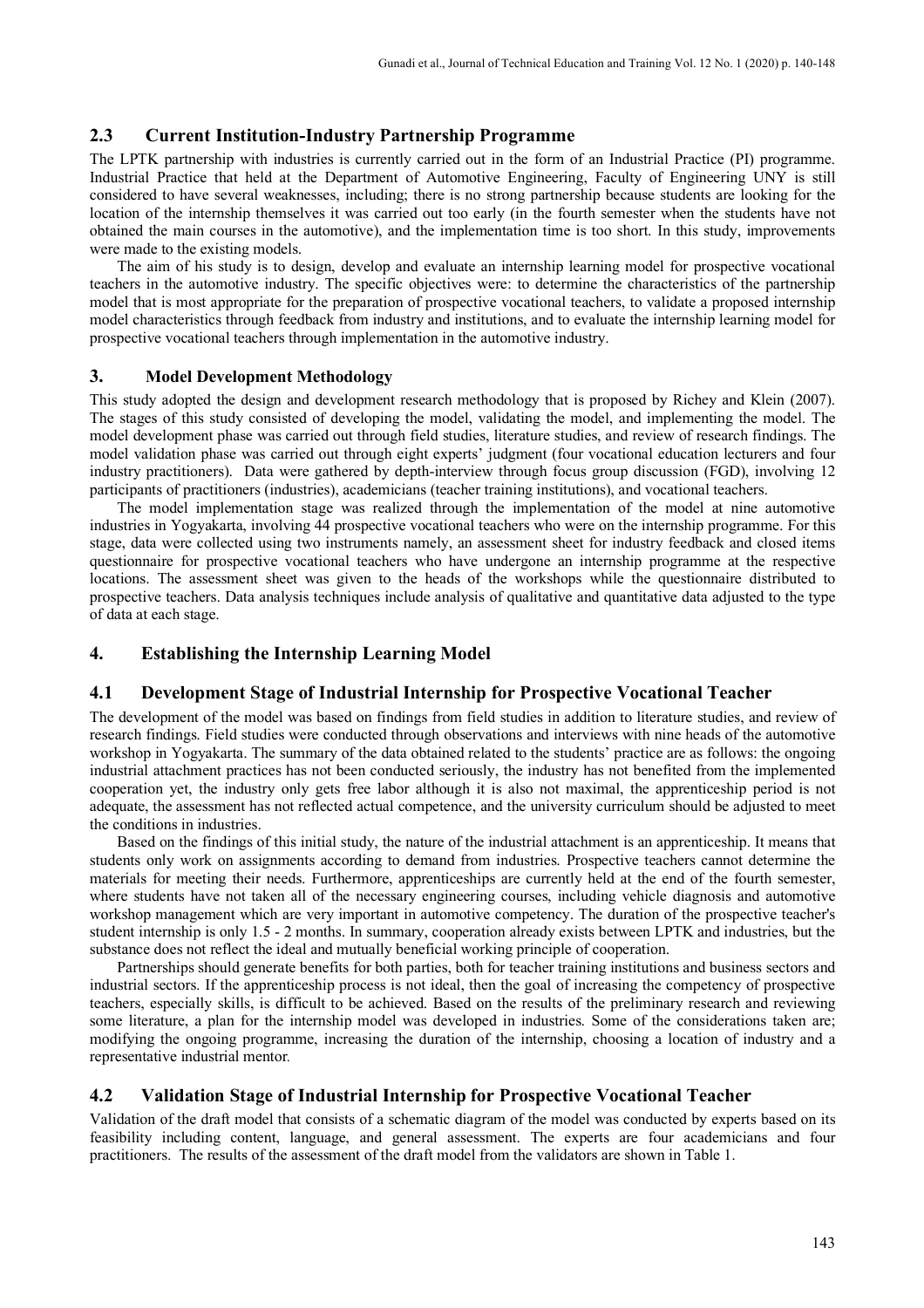| Indicator                 |                                                                                |    | <b>Expert Validator</b> |   |   |              |   |               |   |      |
|---------------------------|--------------------------------------------------------------------------------|----|-------------------------|---|---|--------------|---|---------------|---|------|
|                           | <b>Content Aspect</b>                                                          |    | 2                       | 3 |   | 5            | 6 | 7             | 8 | Mean |
|                           | The rationale for implementing the internship model is clearly stated          | 4  | 5.                      | 5 | 5 | 4            | 4 | 3             | 4 | 4.50 |
| $\mathfrak{D}$            | The objectives of implementing the internship model are clearly<br>stated      | 4  | 4                       | 4 | 5 | 4            | 4 | 4             | 5 | 4.42 |
| 3                         | The planned product specifications are clearly stated                          | 4  | 4                       | 5 |   |              |   | 3             | 5 | 4.33 |
| 4                         | The internship model material implemented in the industry is clearly<br>stated | 4  | 4                       | 4 |   | $\mathbf{3}$ | 4 | $\mathcal{F}$ | 5 | 4.00 |
|                           | The flow of the internship's implementation activities is clearly<br>stated    | 4  | 4                       | 4 | 5 | $\mathbf{3}$ | 4 | 4             | 5 | 4.25 |
| <b>Language Aspect</b>    |                                                                                |    |                         |   |   |              |   |               |   |      |
|                           | Using Indonesian in accordance with good and correct rules                     | 5. | 5.                      | 5 | 5 | 4            | 4 | $\mathbf{3}$  | 5 | 4.42 |
|                           | The language used is easy to be understood                                     |    | 4                       | 5 | 5 | 4            | 4 | 3             | 5 | 4.33 |
| 3                         | The vocabulary used is not ambiguous                                           |    | 4                       | 5 | 4 | 4            | 4 | 3             | 5 | 4.25 |
| <b>General Assessment</b> |                                                                                |    |                         |   |   |              |   |               |   |      |
|                           | US UR UR UR UR US US UR<br>Feasibility to use the Guidebook                    |    |                         |   |   |              |   |               |   |      |

#### **Table 1 - Results of Draft Model Validation**

Explanation: US (can be used), UR (can be used with revision), UN (cannot be used)

As seen in Table 1, validators state that draft models can be used with revisions (improvements). After that, the draft model was being revised into an internship guide book, was subsequently requested for assessment in an FGD involving relevant experts, including four academicians, four automotive practitioners, and four automotive vocational teachers. The experts discussed the current partnership, planning, organizing, conducting, mentoring, and how to assess the internship programme. The conclusions from the FGD were: the implementation of a minimum of 3 months internship (from ideal 6 months), internship in the industry should be carried out in semester 6 because students have taken all engineering courses (especially diagnosis and management of the automotive industry), the need for formal and standard partnership between LPTK and industries institutions in the form of a memorandum of understanding (MoU**)**, LPTK must be proactive in developing partnership programmes, government policies through Presidential Instruction No. 9/2016 (concerning Vocational Revitalization) and Ministry Labor Regulation No. 22/2009 (concerning apprenticeship) becomes the basis of a partnership between LPTK and industries, the need for mentors who have certain qualifications, and regular monitoring. The feedback was taken into considerations in the design of the implemented model. The design of a partnership-based apprenticeship model for the prospective vocational teacher between LPTK and industries is shown in Figure 1.



**Fig. 1 - Design of an Internship Learning Model for Prospective Teachers**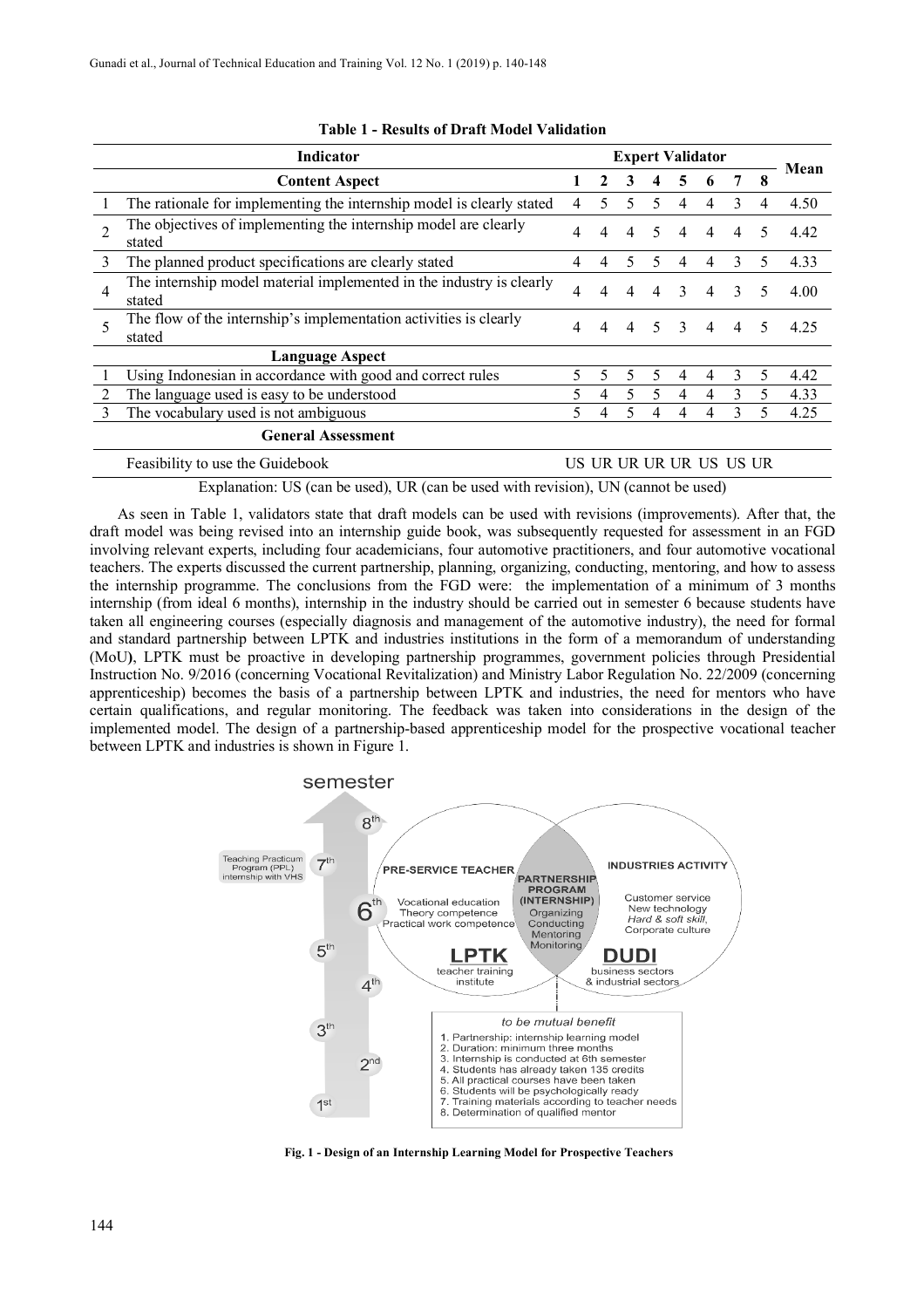# **4.3 Implementation Stage of Industrial Internship for Prospective Vocational Teacher**

In the implementation phase, the internship programme of the prospective automotive teacher is carried out in several stages, namely *organizing programmes, conducting internships, mentoring, and monitoring* (Fig. 1). The organization of the programme is started with collaboration between LPTK and industries. The partnership through the internship learning model is carried out by modifying the existing partnership programme, by MoU, understanding the objectives of the internship partnership model, agreeing on the respective rights and obligations, increasing the duration of the internship, optimizing instructors' guidance, and continuing reflection. The partnership agreement from the LPTK was carried out by the Dean and from the industry by the Workshop Head. Before the activity was carried out, socialization and coordination were conducted. Coordination with industries is carried out to disseminate information on the internship programme, time, materials, content, guidance and targets to be achieved by the programme and students. Coordination with industries is carried out by the Head of each APM Workshop/workshop. Implementation of partnership through internship learning model on preparing the prospective vocational teacher are through the following stages:

- a) Duration of the internship. Based on an agreement with the industry listed in the MoU, the implementation of an internship is three months.
- b) Identification the location of the internship. The researcher identifies the location of qualified workshops (APM or equivalent), submits the application, programme socialization, and commitment agreement. The industry is synchronized into specific skill groups to meet students' needs.
- c) Confirmation of planning. The researcher always strives to maintain relations with industries, before, during and after the implementation of the programme. A harmonious relationship is always sought so that the partnership can run well.
- d) Class activities. Strengthening the competence of engineering expertise for prospective teachers is conducted by asking the industry to provide special content according to the needs (internship) of prospective teachers. Students do technical work in the workshop, conduct discussions with mentors, make journal reports, and reflection.
- e) Preparation of students. Before the students enter the industries; discussion, material and location adjustments are carried out and also the schedule is prepared.
- f) Scheduling. Scheduling is conducted to direct the apprentice participants to achieve their competencies, as well as assist the coordinator at industries in directing the participants.
- g) Workplace Supervisor Preparation. The supervisor at industries is the responsibility of the Workshop Head and most of the supervision is carried out by the Workshop Head and the Chief of Mechanics.
- h) Placement of interns. Students are placed according to their teaching needs, namely: automotive fundamentals and engine section (Nissan Datsun Bantul, Nasmoco Janti Toyota, Hyundai Adisucipto Yogyakarta, and Gadjahmada Autocare UGM), electric section (Suzuki New Sources Jl. Solo and SBM Suzuki Mlati), chassis section (SBM Suzuki Bantul and Pratama Mobilindo-Hino Partners), and special materials Mitsubishi M-TEP (Borobudur Oto Mitsubishi Cars)

Mentoring is given to students while carrying out internships in the industry. Students learn general materials about the work field at the automotive industry and study special material following the prospective subjects to be taught as teachers. During the internship, prospective teacher students receive guidance from the workshop head or senior mechanics as a mentor. Students write job journals and are endorsed by a mentor on a weekly basis. These mentors also provided potential solutions on issues such as knowing the mentee's level of development and expectations, building a professional relationship before placement and the mentor's dual role as confidant and assessor (Hudson & Hudson, 2010). Monitoring is carried out by the supervisors and mentors from the industry. Monitoring is carried out to monitor the progress of participants while running the internship program. To determine the performance of prospective students in internships in industry, mentors conduct a regular performance assessment of students at the end of the month. The results of the consideration are used for further improvement.

At the end of the implementation stage of the internship model (interns completed their internship at the respective industries) industry respondents consisting of programme coordinators (the workshop head or assistant service managers) were asked to rate the suitability of the model that had been implemented. The summary of their ratings is presented in Table 2. Hundred percent of industry personnel rate the internship model from good to very good.

| Respondent<br>Category<br>Percentage |  |        |  |  |  |
|--------------------------------------|--|--------|--|--|--|
|                                      |  |        |  |  |  |
| Very Good                            |  | 63.64  |  |  |  |
| Good                                 |  | 36.36  |  |  |  |
| Fair                                 |  | 0.00   |  |  |  |
| Poor                                 |  | 0.00   |  |  |  |
| Total                                |  | 100.00 |  |  |  |

**Table 2 - Assessment of The Internship Programme Model**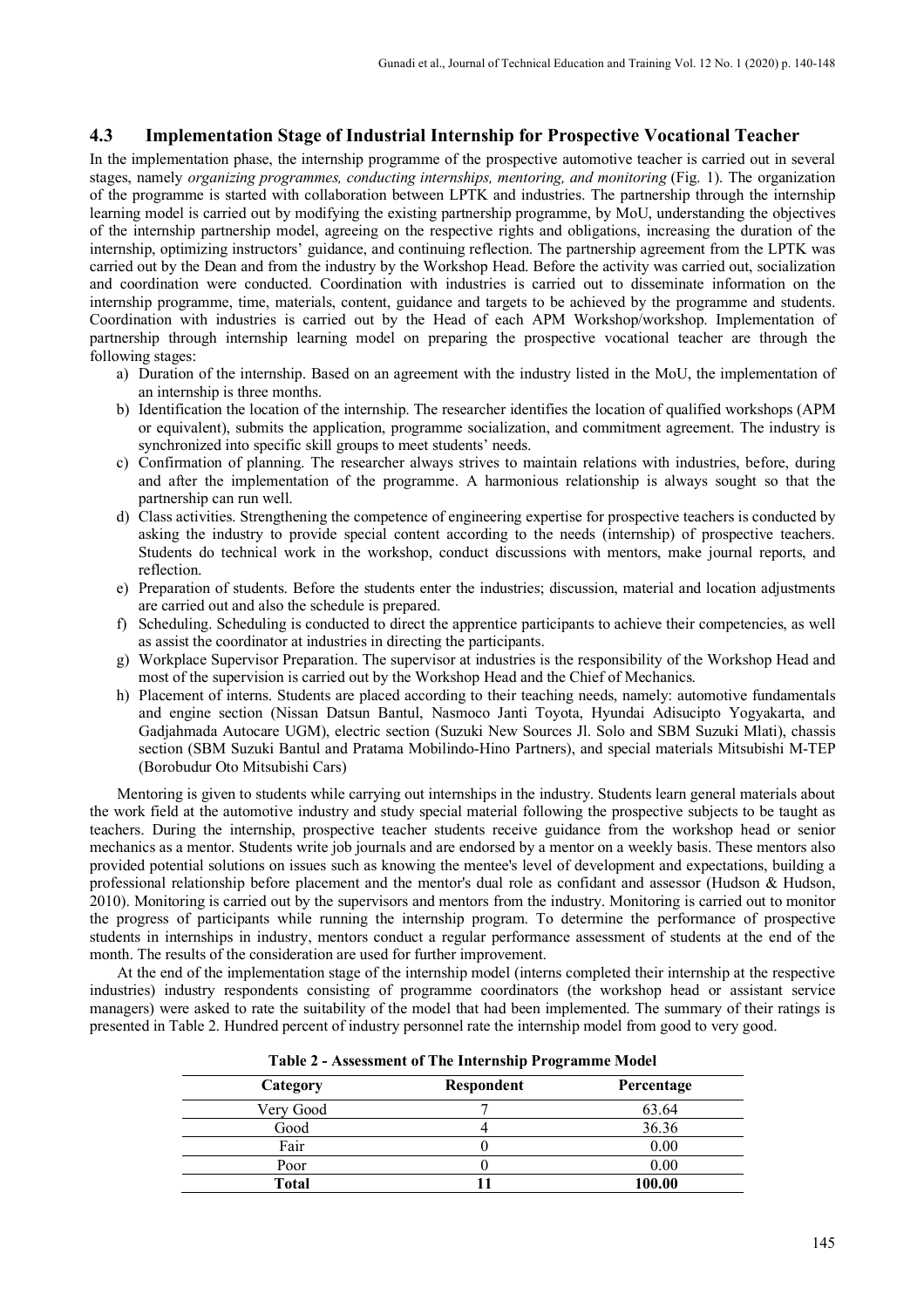Perceptions of interns (prospective teachers) were also sought on the achievement of internship learning model. Specifically respondents were asked on their perceptions towards the suitability of the teaching material in meeting the internship objectives, the adequacy of mentoring provided by their industry mentors and the contribution of the internship towards knowledge and skills acquisition of the prospective teachers. Number 100 shows that all prospective vocational teacher trainees in the industry achieve the maximum of these components. The summary of their responses are shown in the following table.

|                |                          | Perceptions of Prospective Teachers (%)  |                      |                              |  |  |  |
|----------------|--------------------------|------------------------------------------|----------------------|------------------------------|--|--|--|
| No.            | Workshop                 | <b>Suitability of</b><br><b>Material</b> | Mentors'<br>Guidance | "Internship"<br>Contribution |  |  |  |
|                | <b>BOM</b> (Mitsubishi)  | 100                                      | 100                  | 100                          |  |  |  |
| $\overline{2}$ | Nissan Datsun Bantul     | 90                                       | 100                  | 90                           |  |  |  |
| 3              | Mitra Persada (Hino)     | 88                                       | 100                  | 100                          |  |  |  |
| 4              | SBM Suzuki Mlati         | 70                                       | 100                  | 100                          |  |  |  |
| 5              | <b>SBM Suzuki Bantul</b> | 67                                       | 67                   | 100                          |  |  |  |
| 6              | Nasmoco (Toyota)         | 50                                       | 100                  | 80                           |  |  |  |
|                | GAS (Gajahmada)          | 50                                       | 33                   | 67                           |  |  |  |
| 8              | Hyundai                  | 50                                       | 33                   | 50                           |  |  |  |
| 9              | SBM Suzuki Solo          | 17                                       | 50                   | 67                           |  |  |  |
|                | Mean                     | 64.66                                    | 75,88                | 83,33                        |  |  |  |

**Table 3 - Achievement of The Partnership Through Internship Learning Model**

As seen from Table 2, all respondents stated good (36.36%) and very good (63.64%) towards the partnership through the internship learning model that had been implemented. From the achievement of mastery competency of prospective teachers, in general, it was conveyed that most competencies were achieved with some input. It is noted that it needs better preparation and debriefing and identification of competency requirements in the industry. For mentoring in industries, in general, it has run effectively.

Interns were also satisfied with the programme as seen from their response in Table 3. Nearly 65% of the internship programme students feel that the materials obtained were following their needs, and around 76% of them stated that the guidance received was adequate. However, less than 100% agreement indicates that there are still some difficulties in adjusting material needs and guidance with conditions or work in the field due to time constraints. This is very understandable because the purpose of industries is profit-oriented, providing services to consumers, pursuing company targets, and others. In general, most of the internship trainees feel that the internship programme made a good contribution to their future teaching competence. Internships provide teachers with hands-on experiences with new equipment and technologies used in the occupation (Stephens, 2011).

Interestingly, Borobudur Oto Mitsubishi scored 100% which could be due to several points, including (i) there is already a partnership between industry and SMK 2 Yogyakarta, related to the applied curriculum, where the curriculum is integrated with Mitsubishi M-Step, (ii) the existence of an MoU between LPTK, industry, and Vocational High Schools, especially in preparing prospective teachers, where students who will conduct teaching practicum at SMK 2 Yogyakarta, carry out internships at Mitsubishi, and (iii) Borobudur Oto Mobil has a training center and is accompanied by Mitsubishi certified instructors.

# **5. Conclusion**

The study set out to determine a feasible internship model for prospective vocational teachers serving in the automotive industry. A model was constructed through a three-stage process namely, development stage, validation stage and implementation stage. In the first stage, a model was drafted based on knowledge gained from the literature search and field studies. The field study in particular highlighted weaknesses in the current industry attachment practices and institution-industry partnership model where institutions and industry were not equally benefitting from the partnership. These findings form the basis for the new institution-industry partnership model which leans towards an internship model instead of an apprenticeship model. The new institution-industry partnership model was based on an internship learning model that was developed through considerations of four interrelated elements namely, *programme organizing, programme implementation, mentoring, and monitoring*. Considerations of these four elements have enabled the implementation of a mutually beneficial partnership through the implementation of the internship learning model. The finding from this study on the internship learning model is of relevance (specifically related to material and mentoring) to TVET teacher training providers that are keen to enhance the occupational competence of their graduates through a mutually benefitting institution-industry partnership.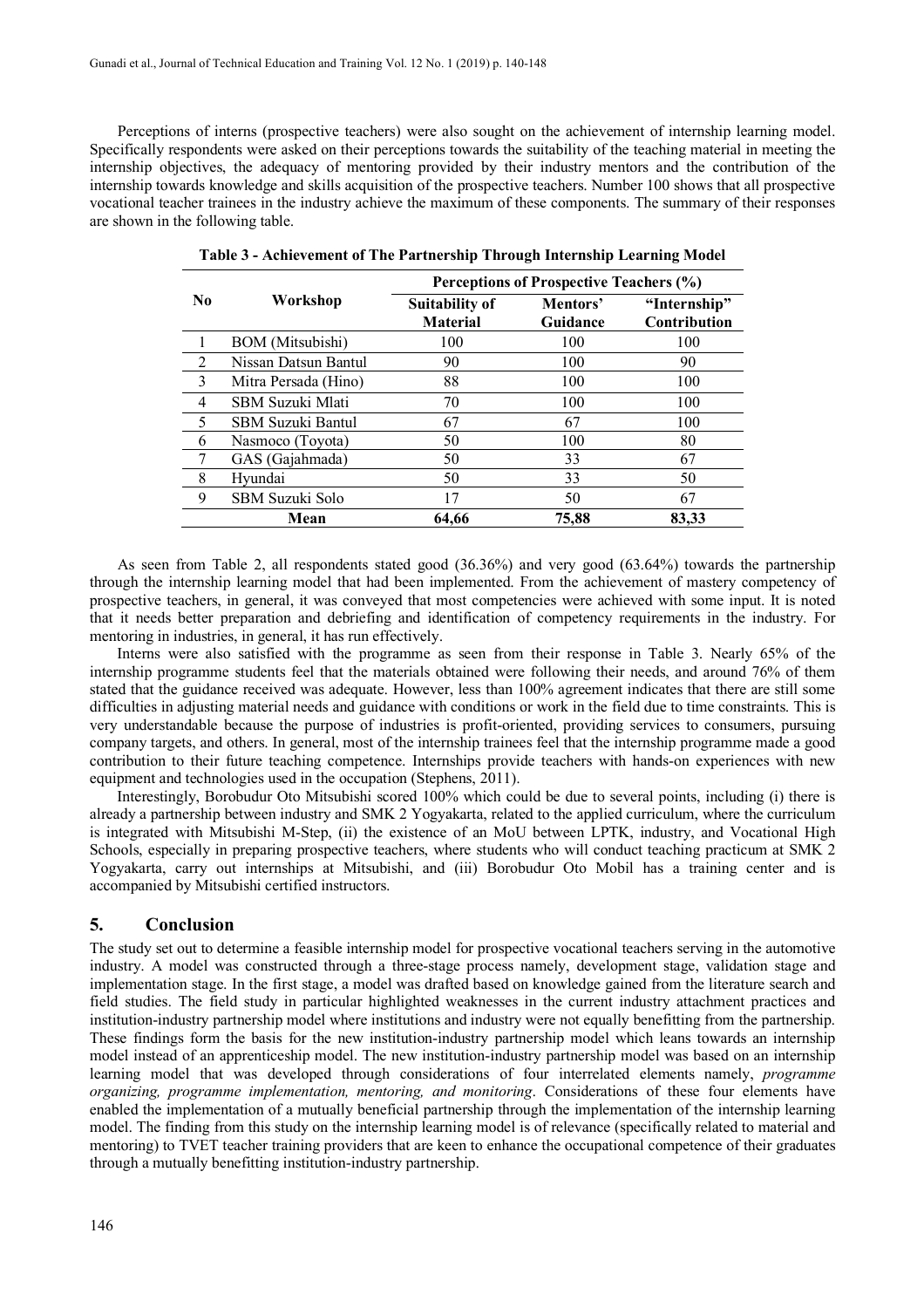#### **Acknowledgement**

The authors would like to thank the Ministry of Research, Technology, and Higher Education Indonesia for supporting this research under the Research Grant in 2018.

#### **References**

Achdiani, Y. (2012). Strategi dan peran LPTK dalam penyiapan guru vokasional di SMK. *Seminar Internasional-Aptekindo, ISSN 1907-2016*, 81-91.

Billet, S. (2011). *Vocational education: purposes, traditions, and prospects*. London: Springer.

Frank, F. dan Smith, A. (2000). *The partnership handbook*. Canada: Minister of Public Works and Government Services.

Goh, A. Y & Zukas, M. (2016). Student vocational teachers: the significance of individual positions in workplace learning. *Journal of Vocational Education & Training, 68(2),* 263-277.

Grollmann, P. (2008). The quality of vocational teachers: teacher education, institutional roles and professional reality. *European Educational Research Journal, 7(4)*, 535-547.

Grosch, M. (2017). Developing a competency standard for TVET teacher education in ASEAN countries. *Jurnal Pendidikan dan Teknologi Kejuruan, 24(1),* 279-287.

Horne, T. (2013). *Work-based learning resource guide: a guide for connecting career and technical education to the workplace.* West Jefferson: Arizona Department of Education.

Houle, C. O. (1980). *Continuing learning in the professions*. San Fransisco: Jossey-Baas Publisher. http://setkab.go.id/inilah-tugas-11-kl-dalam-inpres-no-92016-tentang-revitalisasi-sekolah-menengah-kejuruan/ downloaded on 30 January 2017 at 09.14 a.m.

Hudson, P. & Hudson, S. (2010). Mentor educators' understandings of mentoring preservice primary teachers. *The International Journal of Learning, 17(2)*, 157-170.

Isopahkala, U. & Bouret (2010). Vocational teachers between educational institutions and workplaces. *European Educational Research Journal, 9(2)*, 220-231.

Marasigan, N. V. (2018). Predicting internship success of pre-service teachers. *International Journal of Recent Innovations in Academic Research, 2(7),* 112-124.

Mohamad, M. M., Sukri S. M., & Ahmad, A. (2009). The need in training and retraining for TVET teachers in Malaysia. *Journal of Technical Education and Training, 1(1)*. 51-57.

Mulyasa, E. (2008). *Standar kompetensi dan sertifikasi guru.* Bandung: Remaja Rosdakarya.

Presiden Republik Indonesia. (2016). *Instruksi Presiden No. 9 Tahun 2016 tentang Revitalisasi Sekolah Menengah Kejuruan.*

Richey, R. C., & Klein, J. D. (2007). *Design and development research*. NewJersey: Lawrence Erlbaum Associates, Inc.

Robertson, S. L., Mundy, K., & Verger, A., (2012). *Public private partnerships in education new actors and modes of governance in a globalizing world*. Edward Elgar

Saleha, P. (2012). Internship programme in education: effectiveness, problems and prospects. *International Journal of Learning & Development, 2(1)*, 487-498.

Sirk, M., Liivik, R., & Loogma, K. (2016). Changes in the professionality of vocational teachers as viewed through the experiences of long-serving vocational teachers in Estonia. *Empirical Research in Vocational and Training*, *8(13)*, 1- 26.

Sofyan, H. (2015*). Metodologi pembelajaran kejuruan*. Yogyakarta: UNY Pers

Stephens, G. E. (2011). Teacher internships as professional development in career & technical education. *Journal of Career and Technical Education, Vol. 26(2)*, 68-76.

Sutijono (2016). The contribution of industry to the development of SMK through teacher internship program in the industry. *AIP Conference Proceedings 1778, 030051.* https://doi.org/10.1063/1.4965785

Sweitzer, H. F. & King, M.A. (2013). *The successful internship: personal, professional, and civic development in experiential learning. Fourth edition*. USA: Chengage Learning.